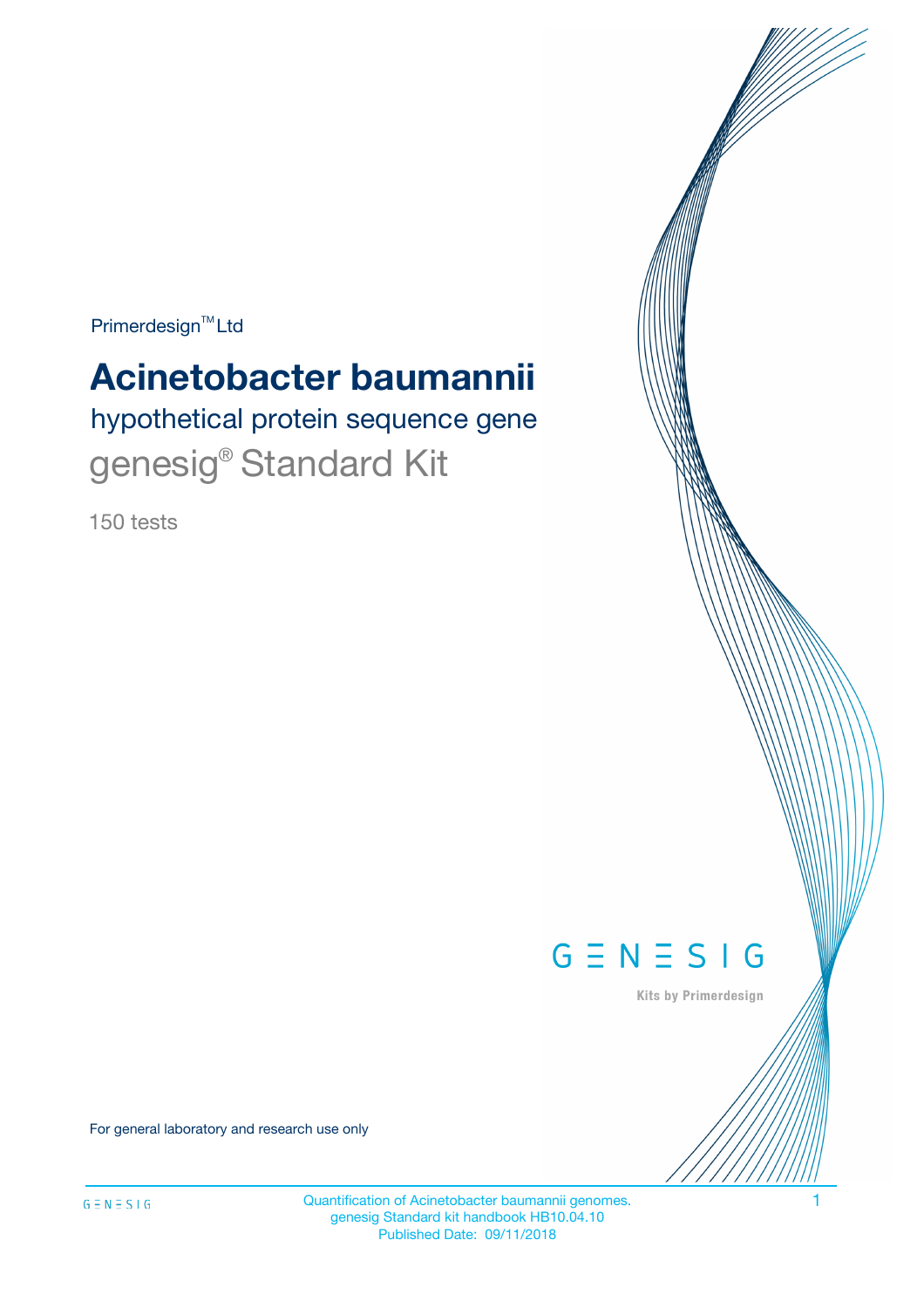# Introduction to Acinetobacter baumannii

Acinetobacter baumannii is a Gram-negative bacterium of the Moraxellaceae family. The genome of this bacterium is around 4Mbp in length, arranged in a single, circular chromosome. The bacterium usually resides in soil or water but increasingly is found in nosocomial infections where antibiotic resistance is increasing. Porins in the outer cell membrane of the bacterium are greatly reduced in size compared to other Gram-negative species and contribute to increased antibiotic resistance.

A. baumannii has been found to be the cause of up to 10% of Gram-negative bacterial infections in Europe and the US. Individuals with weakened immune systems are particularly susceptible to infection by this species. Due to the ability of the bacterium to proliferate on many surfaces and environments including dry and static surfaces, nosocomial infections may occur by patient contact with hospital equipment, especially invasive apparatus where the bacterium can easily be introduced into the blood stream.

A. baumanni infections are known to be involved in respiratory and urinary tract infections as well as causing pneumonia, septicaemia and meningitis.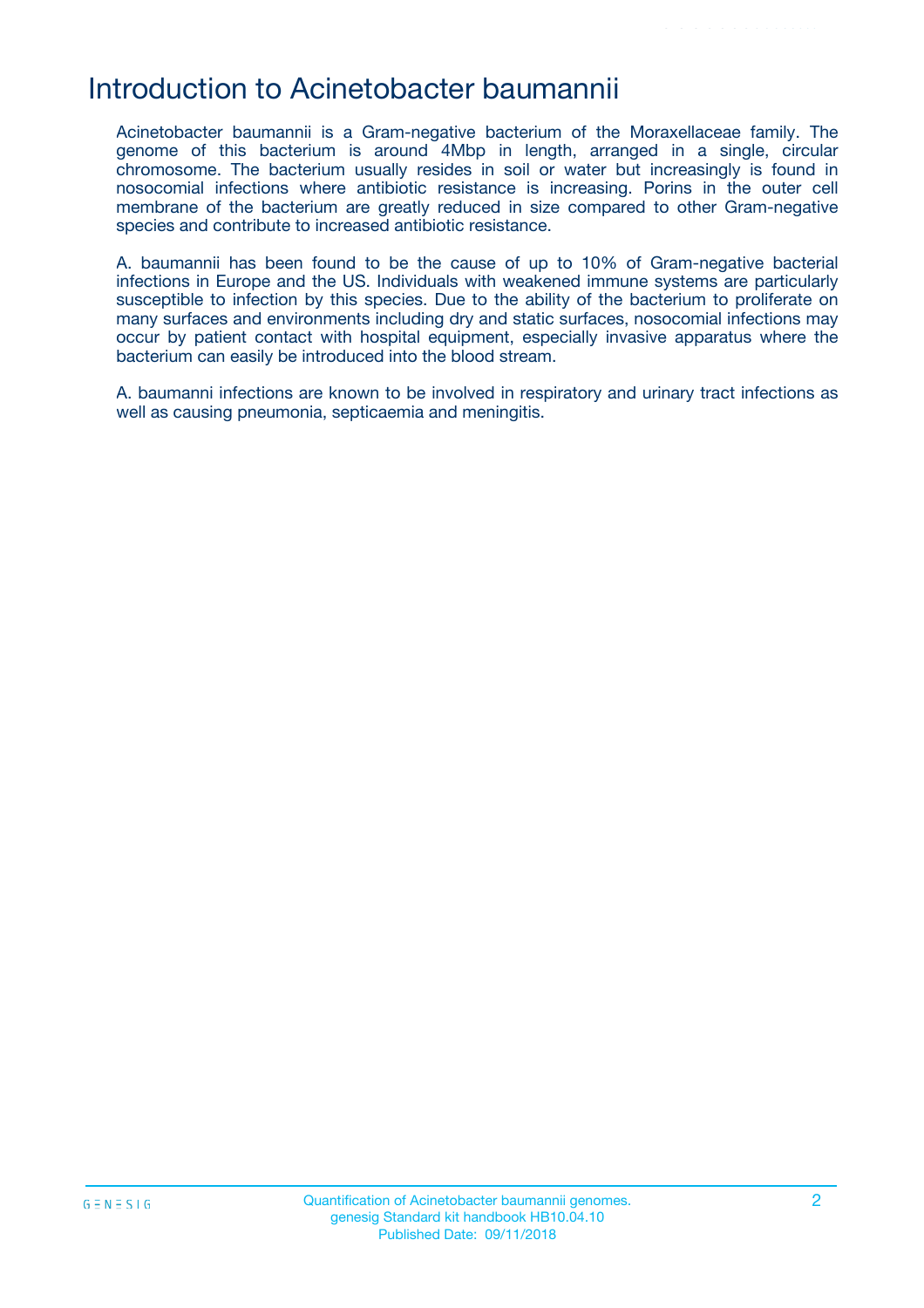

The Primerdesign genesig Kit for Acinetobacter baumannii (A.baumannii) genomes is designed for the in vitro quantification of A.baumannii genomes. The kit is designed to have a broad detection profile. Specifically, the primers represent 100% homology with over 95% of the NCBI database reference sequences available at the time of design.

The dynamics of genetic variation means that new sequence information may become available after the initial design. Primerdesign periodically reviews the detection profiles of our kits and when required releases new versions.

The primers and probe sequences in this kit have 100% homology with over 95% of NCBI database sequences.

If you require further information, or have a specific question about the detection profile of this kit then please send an e.mail to enquiry@primerdesign.co.uk and our bioinformatics team will answer your question.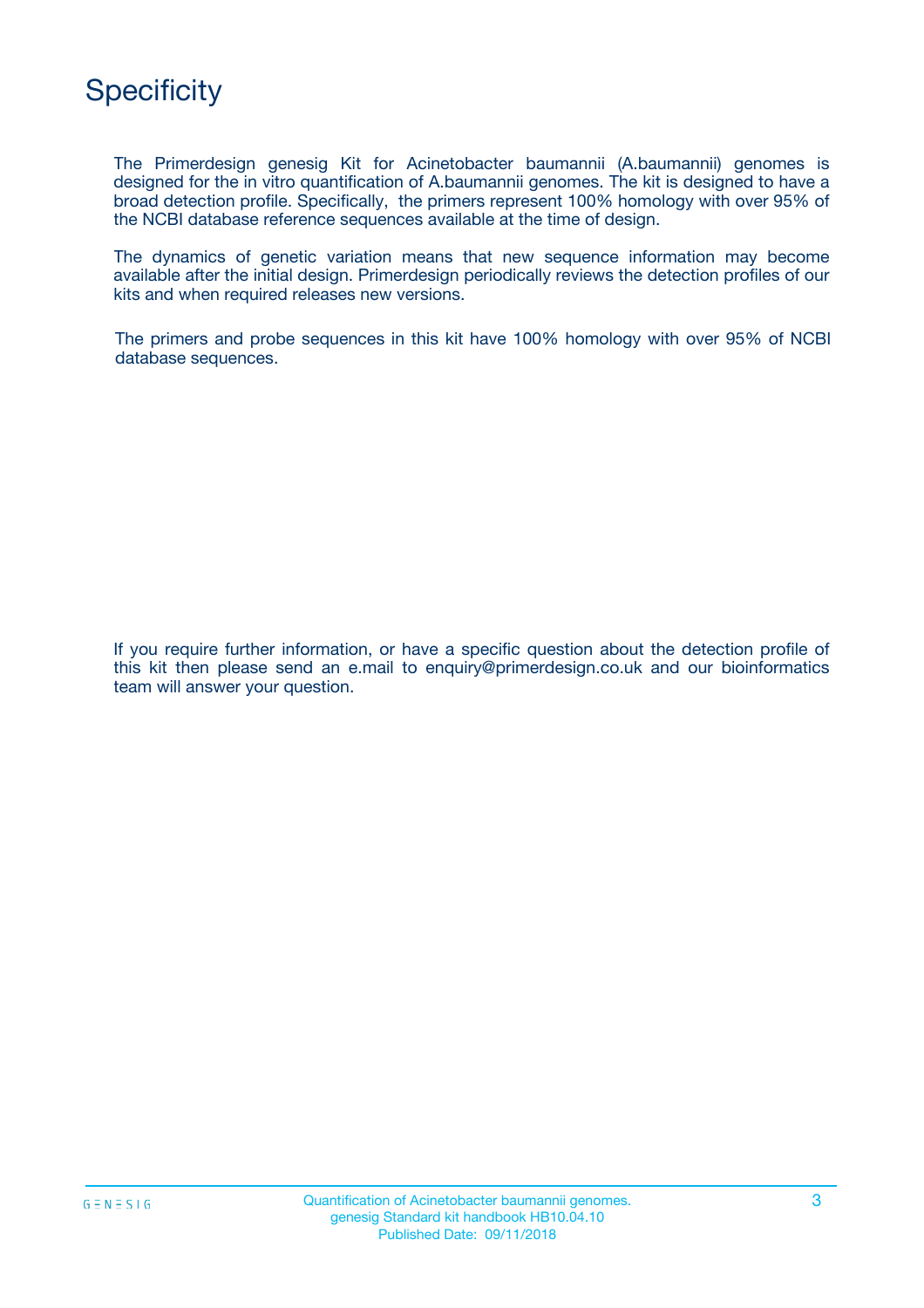# Kit contents

- **A.baumannii specific primer/probe mix (150 reactions BROWN)** FAM labelled
- **A.baumannii positive control template (for Standard curve RED)**
- **RNase/DNase free water (WHITE)** for resuspension of primer/probe mixes
- **Template preparation buffer (YELLOW)** for resuspension of positive control template and standard curve preparation

# Reagents and equipment to be supplied by the user

#### **Real-time PCR Instrument**

#### **Extraction kit**

This kit is recommended for use with genesig Easy DNA/RNA extraction kit. However, it is designed to work well with all processes that yield high quality RNA and DNA with minimal PCR inhibitors.

#### **oasig**TM **lyophilised or Precision**®**PLUS 2X qPCR Master Mix**

This kit is intended for use with oasig or PrecisionPLUS2X qPCR Master Mix.

**Pipettors and Tips**

**Vortex and centrifuge**

**Thin walled 1.5 ml PCR reaction tubes**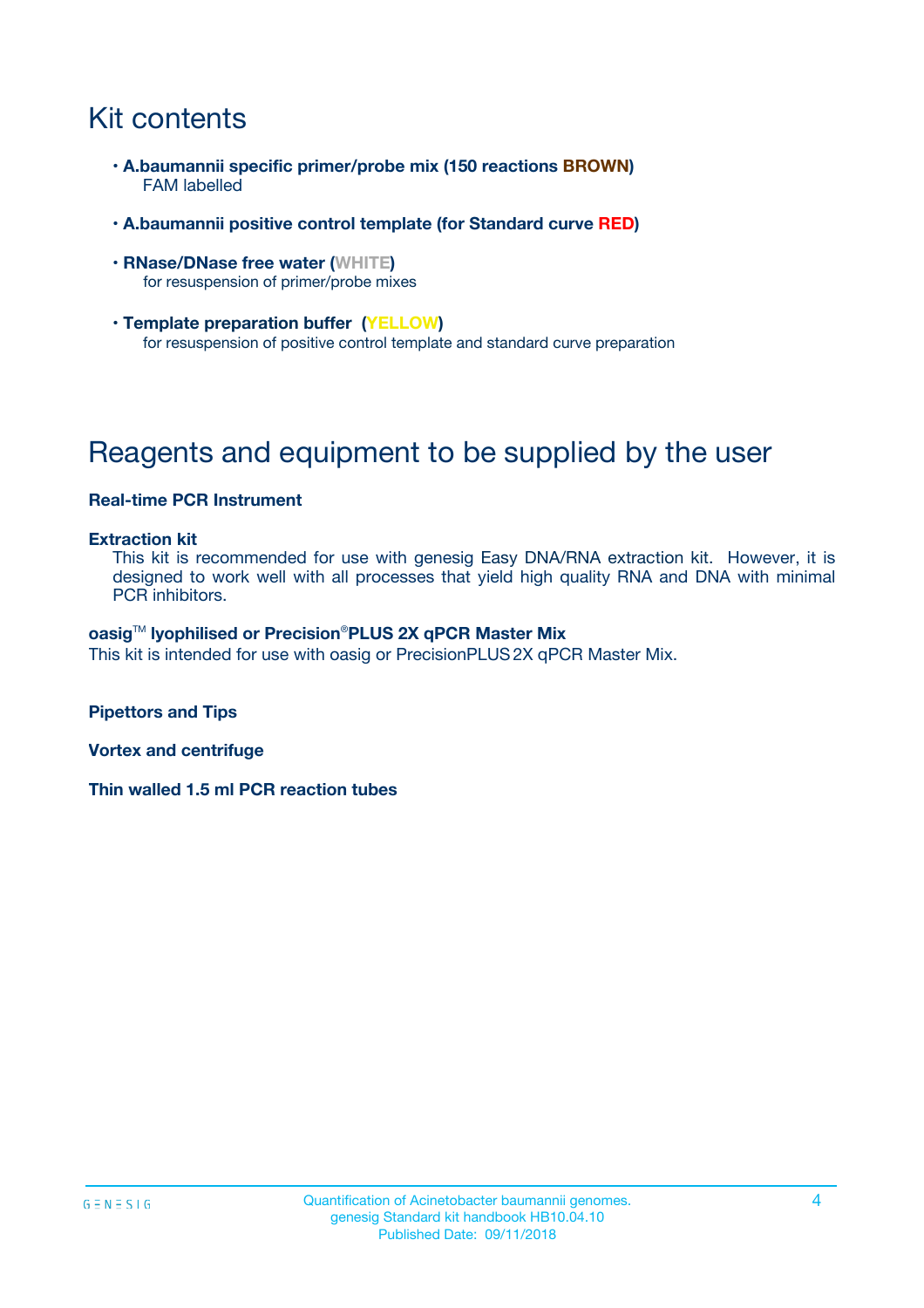### Kit storage and stability

This kit is stable at room temperature but should be stored at -20ºC on arrival. Once the lyophilised components have been resuspended they should not be exposed to temperatures above -20°C for longer than 30 minutes at a time and unnecessary repeated freeze/thawing should be avoided. The kit is stable for six months from the date of resuspension under these circumstances.

If a standard curve dilution series is prepared this can be stored frozen for an extended period. If you see any degradation in this serial dilution a fresh standard curve can be prepared from the positive control.

Primerdesign does not recommend using the kit after the expiry date stated on the pack.

### Suitable sample material

All kinds of sample material suited for PCR amplification can be used. Please ensure the samples are suitable in terms of purity, concentration, and DNA integrity. Always run at least one negative control with the samples. To prepare a negative-control, replace the template DNA sample with RNase/DNase free water.

### Dynamic range of test

Under optimal PCR conditions genesig A.baumannii detection kits have very high priming efficiencies of >95% and can detect less than 100 copies of target template.

### Notices and disclaimers

This product is developed, designed and sold for research purposes only. It is not intended for human diagnostic or drug purposes or to be administered to humans unless clearly expressed for that purpose by the Food and Drug Administration in the USA or the appropriate regulatory authorities in the country of use. During the warranty period Primerdesign genesig detection kits allow precise and reproducible data recovery combined with excellent sensitivity. For data obtained by violation to the general GLP guidelines and the manufacturer's recommendations the right to claim under guarantee is expired. PCR is a proprietary technology covered by several US and foreign patents. These patents are owned by Roche Molecular Systems Inc. and have been sub-licensed by PE Corporation in certain fields. Depending on your specific application you may need a license from Roche or PE to practice PCR. Additional information on purchasing licenses to practice the PCR process may be obtained by contacting the Director of Licensing at Roche Molecular Systems, 1145 Atlantic Avenue, Alameda, CA 94501 or Applied Biosystems business group of the Applera Corporation, 850 Lincoln Centre Drive, Foster City, CA 94404. In addition, the 5' nuclease assay and other homogeneous amplification methods used in connection with the PCR process may be covered by U.S. Patents 5,210,015 and 5,487,972, owned by Roche Molecular Systems, Inc, and by U.S. Patent 5,538,848, owned by The Perkin-Elmer Corporation.

### Trademarks

Primerdesign™ is a trademark of Primerdesign Ltd.

genesig $^\circledR$  is a registered trademark of Primerdesign Ltd.

The PCR process is covered by US Patents 4,683,195, and 4,683,202 and foreign equivalents owned by Hoffmann-La Roche AG. BI, ABI PRISM® GeneAmp® and MicroAmp® are registered trademarks of the Applera Genomics (Applied Biosystems Corporation). BIOMEK® is a registered trademark of Beckman Instruments, Inc.; iCycler™ is a registered trademark of Bio-Rad Laboratories, Rotor-Gene is a trademark of Corbett Research. LightCycler™ is a registered trademark of the Idaho Technology Inc. GeneAmp®, TaqMan® and AmpliTaqGold® are registered trademarks of Roche Molecular Systems, Inc., The purchase of the Primerdesign reagents cannot be construed as an authorization or implicit license to practice PCR under any patents held by Hoffmann-LaRoche Inc.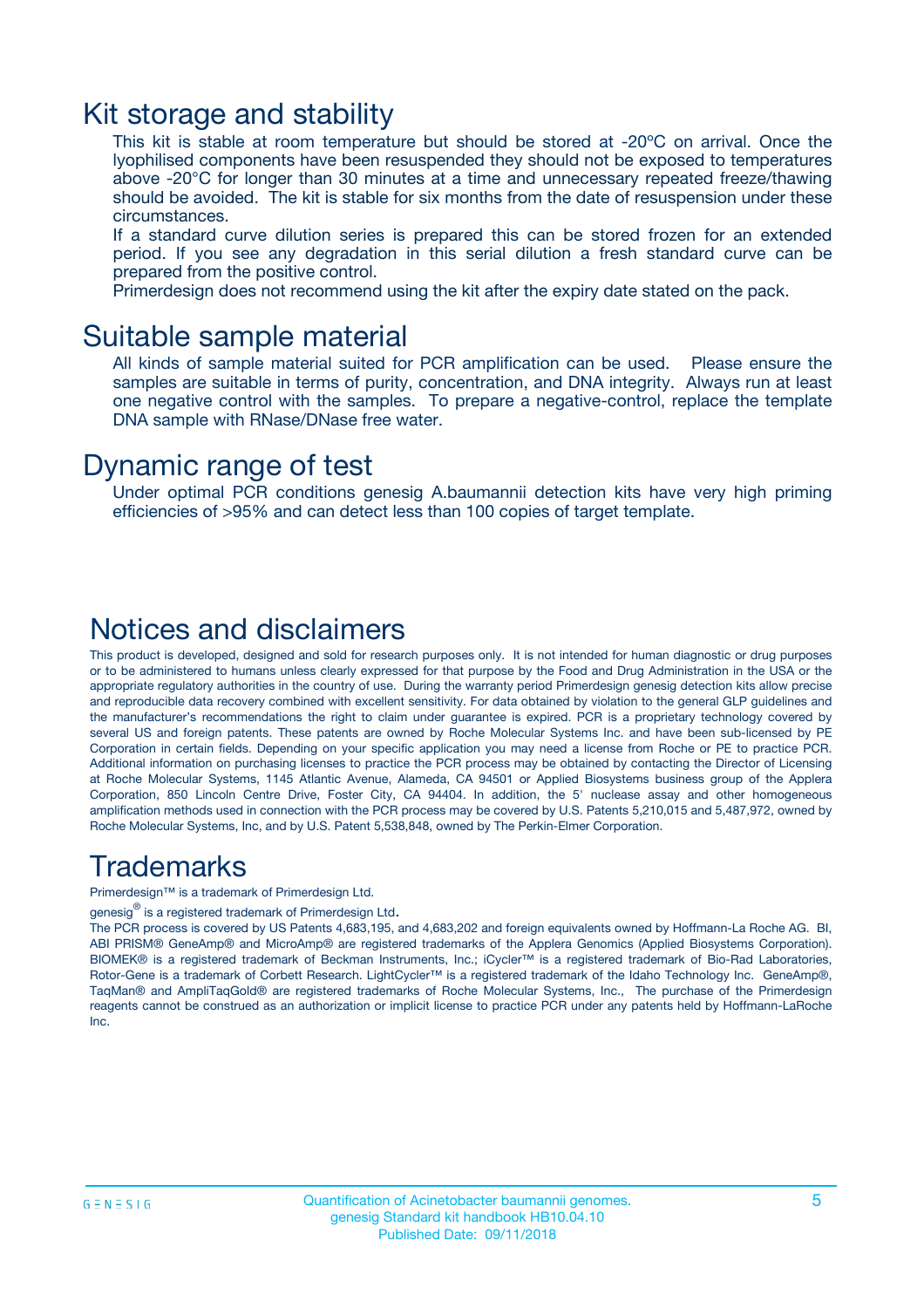# Principles of the test

#### **Real-time PCR**

A A.baumannii specific primer and probe mix is provided and this can be detected through the FAM channel.

The primer and probe mix provided exploits the so-called TaqMan® principle. During PCR amplification, forward and reverse primers hybridize to the A.baumannii DNA. A fluorogenic probe is included in the same reaction mixture which consists of a DNA probe labeled with a 5`-dye and a 3`-quencher. During PCR amplification, the probe is cleaved and the reporter dye and quencher are separated. The resulting increase in fluorescence can be detected on a range of qPCR platforms.

#### **Positive control**

For copy number determination and as a positive control for the PCR set up, the kit contains a positive control template. This can be used to generate a standard curve of A.baumannii copy number / Cq value. Alternatively the positive control can be used at a single dilution where full quantitative analysis of the samples is not required. Each time the kit is used, at least one positive control reaction must be included in the run. A positive result indicates that the primers and probes for detecting the target A.baumannii gene worked properly in that particular experimental scenario. If a negative result is obtained the test results are invalid and must be repeated. Care should be taken to ensure that the positive control does not contaminate any other kit component which would lead to false-positive results. This can be achieved by handling this component in a Post PCR environment. Care should also be taken to avoid cross-contamination of other samples when adding the positive control to the run. This can be avoided by sealing all other samples and negative controls before pipetting the positive control into the positive control well.

#### **Negative control**

To validate any positive findings a negative control reaction should be included every time the kit is used. For this reaction the RNase/DNase free water should be used instead of template. A negative result indicates that the reagents have not become contaminated while setting up the run.

A.baumannii DNA is known to be highly prevalent within the air and environment generally and the negative control may therefore give a late positive signal due to environmental contamination. The interpretation of results section of this handbook gives guidance on how to interpret results where environmental contamination is evident.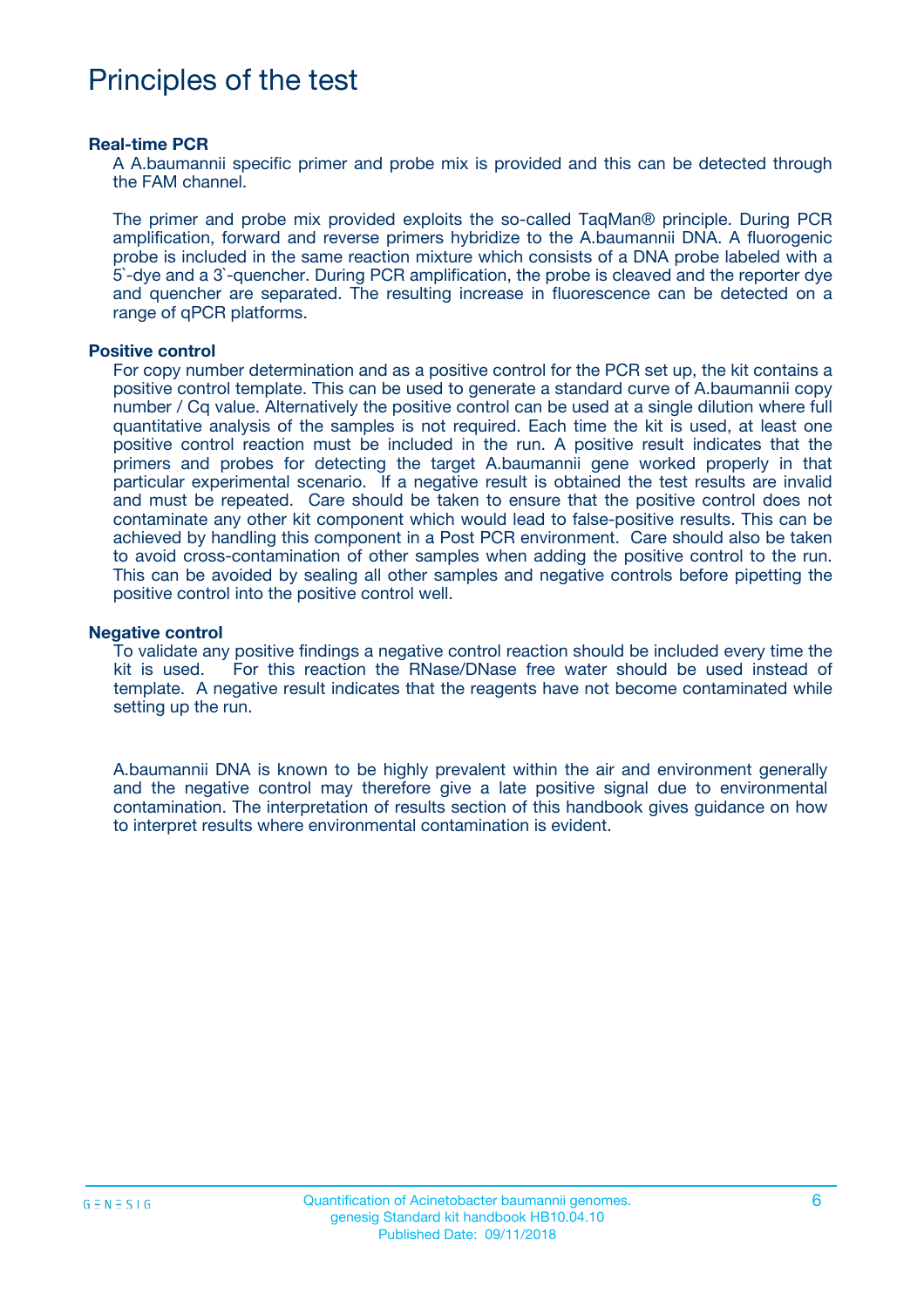# Resuspension protocol

To minimize the risk of contamination with foreign DNA, we recommend that all pipetting be performed in a PCR clean environment. Ideally this would be a designated PCR lab or PCR cabinet. Filter tips are recommended for all pipetting steps.

#### **1. Pulse-spin each tube in a centrifuge before opening.**

This will ensure lyophilised primer and probe mix is in the base of the tube and is not spilt upon opening the tube.

**2. Resuspend the kit components in the RNase/DNase free water supplied, according to the table below.**

To ensure complete resuspension, vortex each tube thoroughly.

| Component - resuspend in water       | <b>Nolume</b> |
|--------------------------------------|---------------|
| <b>Pre-PCR pack</b>                  |               |
| A.baumannii primer/probe mix (BROWN) | 165 ul        |

### **3. Resuspend the positive control template in the template preparation buffer supplied, according to the table below:**

To ensure complete resuspension, vortex the tube thoroughly.

| Component - resuspend in template preparation buffer | lVolume' |
|------------------------------------------------------|----------|
| <b>Post-PCR heat-sealed foil</b>                     |          |
| A.baumannii Positive Control Template (RED) *        | 500 µl   |

\* This component contains high copy number template and is a VERY significant contamination risk. It must be opened and handled in a separate laboratory environment, away from the other components.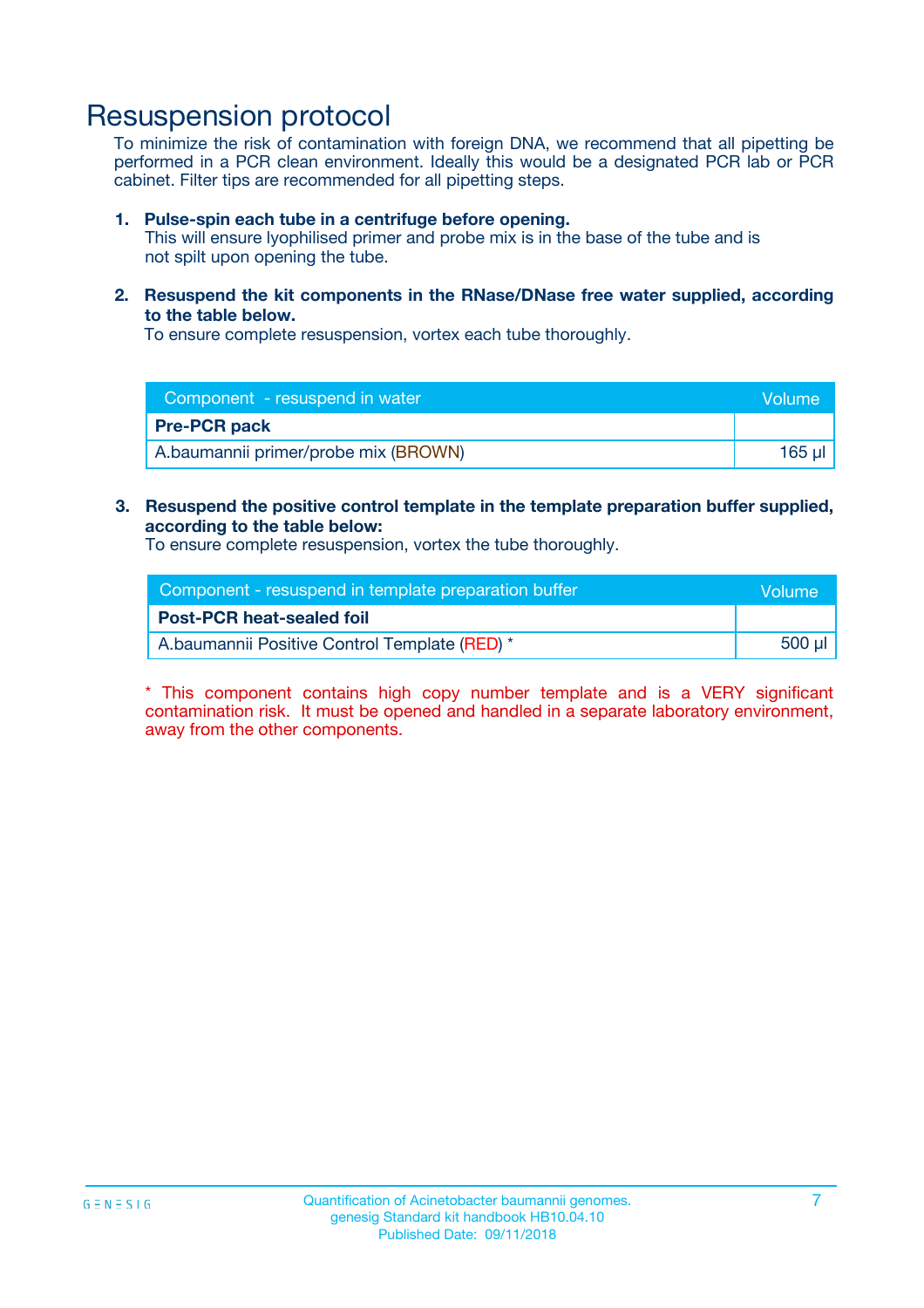# qPCR detection protocol

**1. For each DNA sample prepare a reaction mix according to the table below:** Include sufficient reactions for positive and negative controls.

| Component                                 | Volume   |
|-------------------------------------------|----------|
| oasig or PrecisionPLUS 2X qPCR Master Mix | 10 $\mu$ |
| A.baumannii primer/probe mix (BROWN)      | 1 $\mu$  |
| <b>RNase/DNase free water (WHITE)</b>     | $4 \mu$  |
| <b>Final Volume</b>                       | $15 \mu$ |

- **2. Pipette 15µl of this mix into each well according to your qPCR experimental plate set up.**
- **3. Prepare DNA templates for each of your samples.**
- **4. Pipette 5µl of DNA template into each well, according to your experimental plate set up.**

For negative control wells use 5µl of RNase/DNase free water. The final volume in each well is 20µl.

**5. If a standard curve is included for quantitative analysis, prepare a reaction mix according to the table below:**

| Component                                 | Volume     |
|-------------------------------------------|------------|
| oasig or PrecisionPLUS 2X qPCR Master Mix | 10 µl      |
| A.baumannii primer/probe mix (BROWN)      | 1 µI       |
| <b>RNase/DNase free water (WHITE)</b>     | $4 \mu$    |
| <b>Final Volume</b>                       | $15$ $\mu$ |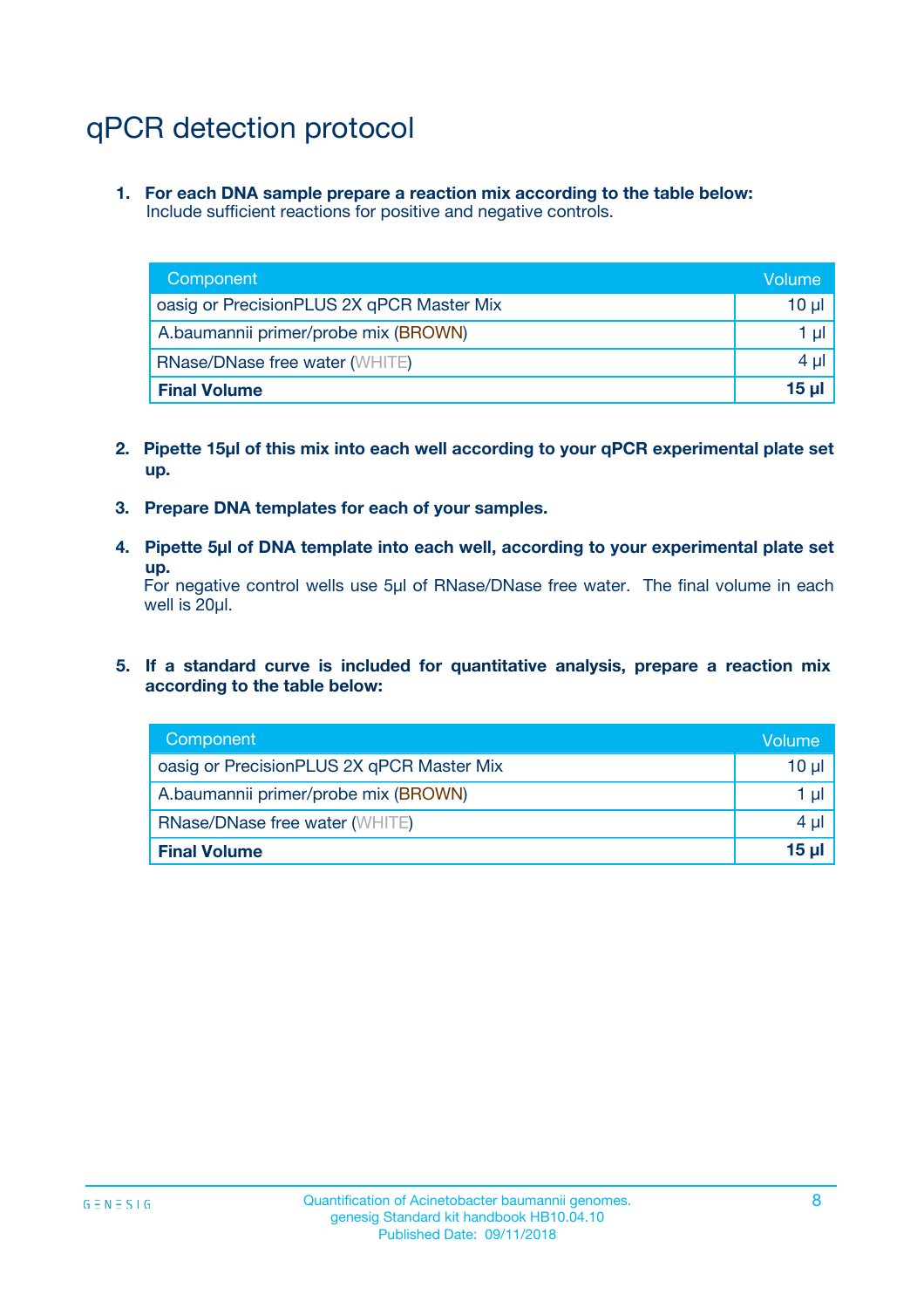### **6. Preparation of a standard curve dilution series.**

- 1) Pipette 90µl of template preparation buffer into 5 tubes and label 2-6
- 2) Pipette 10µl of Positive Control Template (RED) into tube 2
- 3) Vortex thoroughly
- 4) Change pipette tip and pipette 10µl from tube 2 into tube 3
- 5) Vortex thoroughly

Repeat steps 4 and 5 to complete the dilution series

| <b>Standard Curve</b>         | <b>Copy Number</b>     |
|-------------------------------|------------------------|
| Tube 1 Positive control (RED) | $2 \times 10^5$ per µl |
| Tube 2                        | $2 \times 10^4$ per µl |
| Tube 3                        | $2 \times 10^3$ per µl |
| Tube 4                        | $2 \times 10^2$ per µl |
| Tube 5                        | 20 per µl              |
| Tube 6                        | $2$ per $\mu$          |

7. Pipette 5µl of standard template into each well for the standard curve according to your experimental plate set up.

The final volume in each well is 20µl.

# qPCR amplification protocol

Amplification conditions using oasig or PrecisionPLUS2X qPCR Master Mix.

| <b>Step</b> |                   | <b>Time</b>     | Temp    |
|-------------|-------------------|-----------------|---------|
|             | Enzyme activation | 2 min           | 95 °C   |
| Cycling x50 | Denaturation      | 10 <sub>s</sub> | 95 $°C$ |
|             | DATA COLLECTION * | 60 s            | 60 °C   |

\* Fluorogenic data should be collected during this step through the FAM channel